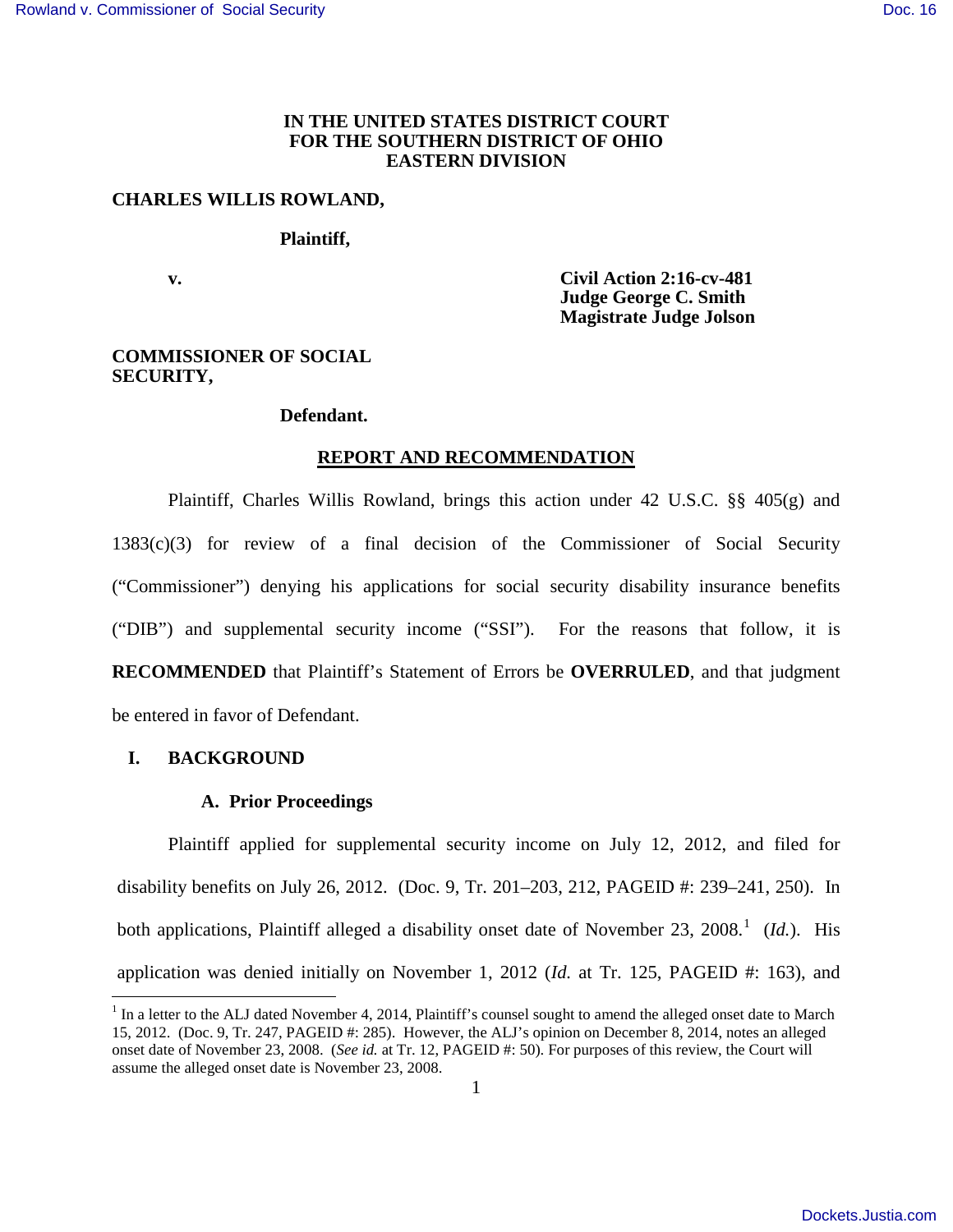upon reconsideration on February 4, 2013. (*Id.* at Tr. 134, PAGEID #: 172). Administrative Law Judge Edmund Round (the "ALJ") held a hearing by video teleconference on November 10, 2014 (*id.* at Tr. 31, PAGEID #: 69), after which he denied benefits in a written decision on December 8, 2014 (*id.* at Tr. 9, PAGEID #: 47). That decision became final when the Appeals Council denied review on March 24, 2016. (*Id.* at Tr. 1, PAGEID #: 39).

Plaintiff filed this case on March 31, 2016 (Doc. 1), and the Commissioner filed the administrative record on August 5, 2016 (Doc. 9). Plaintiff filed a Statement of Specific Errors on October 6, 2016 (Doc. 13), the Commissioner responded on November 25, 2016 (Doc. 14), and Plaintiff replied on December 5, 2016 (Doc. 15).

## **B. Testimony at the Administrative Hearings**

At the time of the hearing, Plaintiff was fifty-two years old with a ninth grade education. (Doc. 9, Tr. 36–37, 74–75). During the administrative hearing, Plaintiff testified about his former work framing houses, finishing concrete slabs, and working at a steel company. (*Id.* at Tr. 37–39, PAGEID #: 75–77). Plaintiff described his biggest impediment to his ability to work was "getting along with people" (*id.* at Tr. 43, PAGEID #: 81), but indicated he had not sought mental health counseling or treatment *(id.* at Tr. 44, PAGEID #: 82).

When asked to describe the physical impairments that interfere with his ability to work, Plaintiff stated he has "a lot of pain in [his] back" that he would rate as a constant five or six, but a ten on a pain scale from one to ten when it's at its worst. (*Id.* at Tr. 45–46, PAGEID #: 83–84). Plaintiff indicated he is not currently taking any medication for the pain, but stated he had taken oxycodone and OxyContin in the past. (*Id.* at Tr. 47–48, PAGEID #: 85–86). Plaintiff also said he has sharp pain in his knee almost daily (*id.* at Tr. 51, PAGEID #: 89) and that he has pain in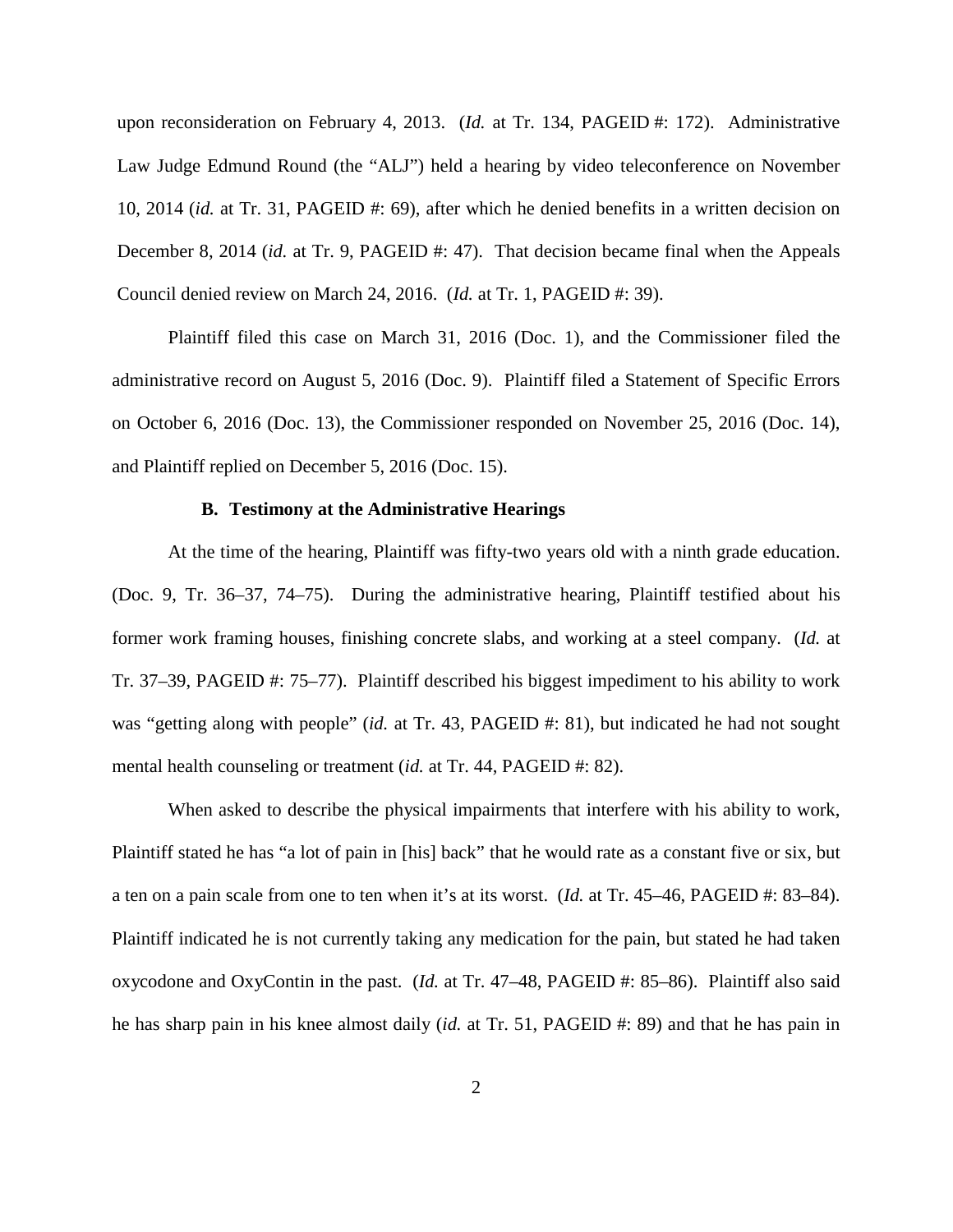his left shoulder "about every day" (*id.* at Tr. 52, PAGEID #: 90). Further, Plaintiff explained that he is blind in his left eye and that it "just sort of came on." (*Id.* at Tr. 53, PAGEID #: 91). Plaintiff explained that even with glasses "the only thing [he] can see out of [the left eye] is blurry. It's like real foggy." (*Id.* at Tr. 53–54, PAGEID #: 91–92). However, Plaintiff stated he successfully renewed his driver's license, despite the vision issues he alleged. (*Id.* at Tr. 54, PAGEID #: 92).

In terms of daily activities, Plaintiff stated he drinks coffee in the morning, drives over to a horse barn and racetrack owned by friends, cooks, and feeds his cat. (*Id.* at Tr. 55–57, PAGEID #: 93–95).

## **C. Relevant Medical Background**

Although unrelated to the impairments at issue, two hospital visits in the year of the alleged onset date are worth noting. First, Plaintiff was treated at the Knox Community Hospital Emergency Room ("ER") on January 6, 2008, complaining of tooth pain. (Doc. 9, Tr. 303, PAGEID #: 341). Plaintiff requested a prescription for hydrocodone but was given Amoxil and Vicodin instead. (*Id.* at Tr. 303–04, PAGEID #: 341–42). A few months later, Plaintiff was seen at the same ER after being struck in the head with a floor joist. (*Id.* at Tr. 293, PAGEID #: 331). Upon the doctor prescribing him Ultram, Plaintiff argued that he wanted something stronger and that the prescribed medication was "worthless." (*Id.* at Tr. 296–97, PAGEID #: 334–35). After the doctor explained to Plaintiff that because of his head injury, he did not want him to take anything stronger, Plaintiff signed his discharge, yelling expletives as he left. (*Id.*).

On June 20, 2008, Plaintiff had a CT scan of his lumbrosacral spine. (*Id.* at Tr. 250, PAGEID #: 288). The scan revealed normal alignment and curvature of the spine with no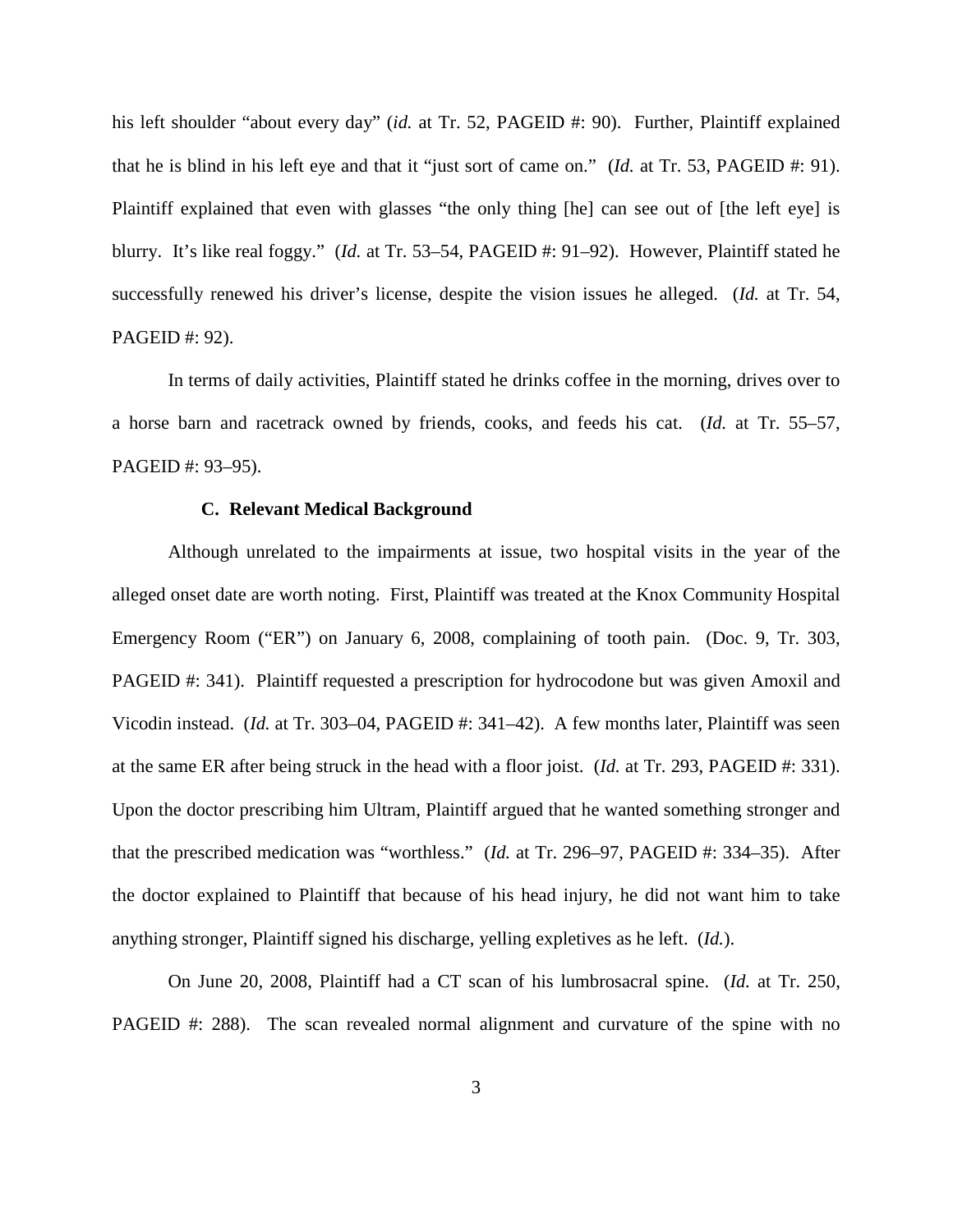fractures or dislocations. (*Id.*). There was mild concentric disc bulging at the L3-L4 level with minimal impingement on the exiting L4 nerve root. (*Id.*). Additionally, there were minimal degenerate changes of the facet joints and the L5-S1 level showed mild facet arthrosis. (*Id.*).

Plaintiff presented to the Knox Community Hospital ER on December 15, 2011, after twisting his right knee several days prior. (*Id.* at Tr. 281, PAGEID #: 319). A physical exam revealed that Plaintiff was weight-bearing, had no swelling, and exhibited full range of motion. (*Id.* at Tr. 281, PAGEID #: 319). An MRI taken the same day of his knee and ankle revealed no abnormal findings, and showed no fractures, dislocations or evidence of bone or joint disease. (*Id.* at Tr. 279, PAGEID #: 317). Plaintiff was discharged and given prescriptions for Vicodin and Motrin. (*Id.* at Tr. 285, PAGEID #: 323).

Plaintiff returned to the ER on February 23, 2012, complaining of back pain that was made worse after "mucking out [horse] stalls last night." (*Id.* at Tr. 267, 274, PAGEID #: 305, 312). Plaintiff reported taking Motrin and oxycodone in the past to control pain and discomfort. (*Id.* at Tr. 277, PAGEID #: 315). After examination, Plaintiff was diagnosed with an acute lumbrosacral strain, his condition was noted as "good," and he was sent home with prescriptions for Vicodin, Amoxil, Motrin, and Flexeril. (*Id.* at Tr. 269, 272, PAGEID #: 307, 310).

On April 27, 2012, Plaintiff went to the ER yet again, complaining of low back pain after shoveling horse stalls. (*Id.* at Tr. 255, PAGEID #: 293). Plaintiff was diagnosed with a lumbar strain and muscle spasms (*id.*), and was proscribed Vicodin, Flexeril, and Naprosyn. (*Id.* at Tr. 260, PAGEID #: 298). His medical records made several references to the fact that this was an "acute" injury, as opposed to chronic. (*Id.* at Tr. 265, PAGEID #: 303).

Plaintiff saw Dr. Sushil M. Sethi for his shoulder, back, and knee pain on August 15,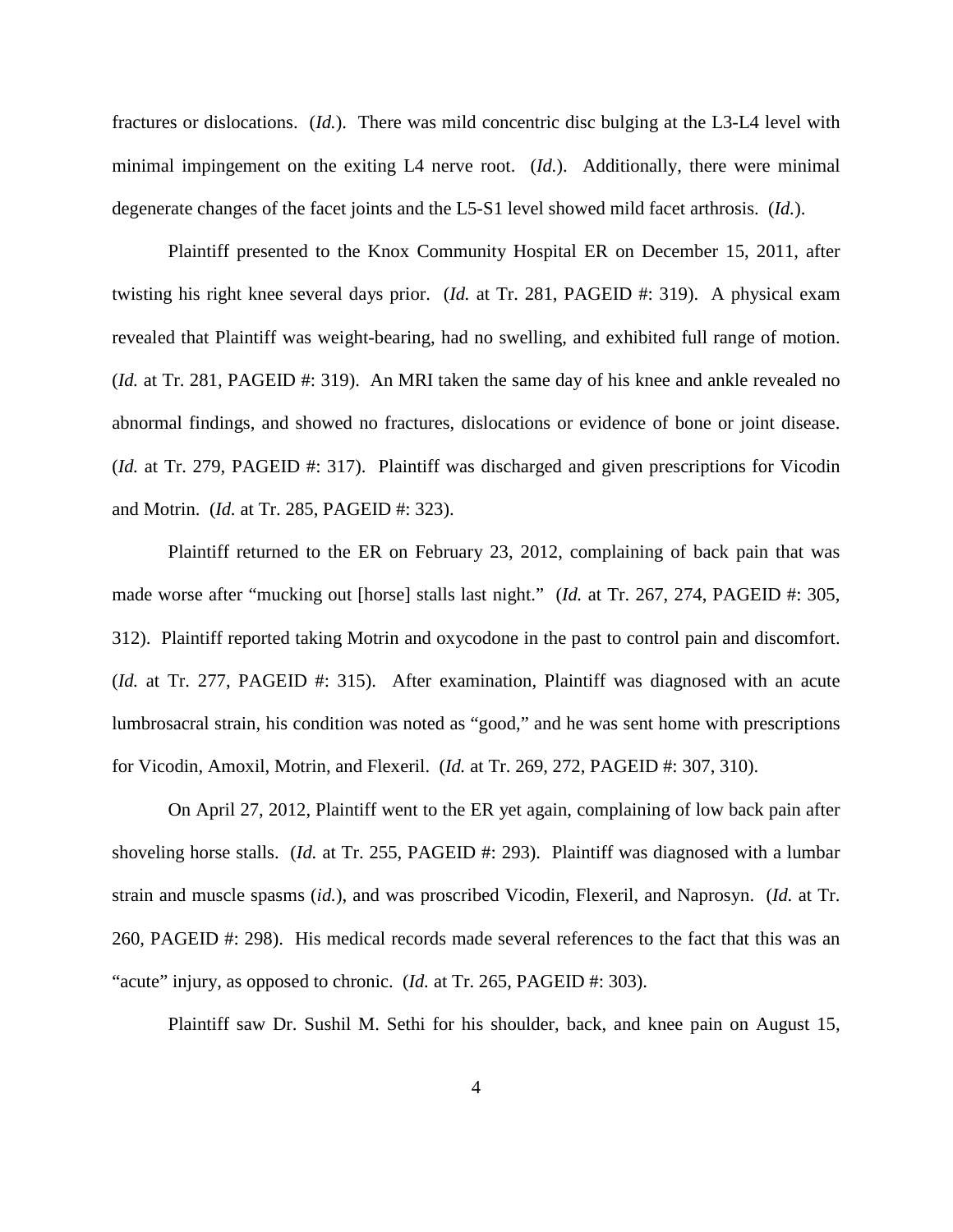2012. (*Id.* at Tr. 350, PAGEID #: 388). At the appointment, Plaintiff reported having taken no medication at all for three years, although he admitted that he used to take OxyContin, Percocet and Soma. (*Id.*). The physical examination revealed that Plaintiff's left knee had no effusion or laxity of ligaments, and that Plaintiff walked with a normal gait, was able to walk on tiptoes and heels, and could squat. (*Id.* at Tr. 351, PAGEID #: 389). Both shoulders showed mild tenderness in the AC joint with bony crepitus at  $+1$ . (*Id.* at Tr. 351–52, PAGEID #: 389–90). The cervical spine showed mild tenderness at the C6-7 level but there was no swelling, redness or deformity and no curvature abnormality. (*Id.* at Tr. 352, PAGEID #: 390). It was also noted that Plaintiff's right eye was 20/20 and his left eye was 20/200, yet he arrived at the examination with no glasses. (*Id.* at Tr. 351, PAGEID #: 389). Overall, Dr. Sethi opined that there were minimal arthritic findings and no neuromuscular deficits. (*Id.* at Tr. 352, PAGEID #: 390). In terms of work limitations, Dr. Sethi stated Plaintiff could sit 4–6 hours, stand 3–4 hours, and walk 3–4 hours in an 8-hour shift, as well as lift and carry 20-25 pounds frequently. (*Id.*).

On September 18, 2012, Plaintiff saw Dr. Steven Meyer for a psychological evaluation to assess his mental status. (*Id.* at Tr. 358, PAGEID #: 396). When asked about the nature of his disability, Plaintiff replied that "he has back problems, has been in prison four times, and cannot keep work and needs to go to a doctor." (*Id.*). Plaintiff "denied having any problems getting along with coworkers or supervisors in the past." (*Id.* at Tr. 363, PAGEID #: 401). In terms of daily activities, Plaintiff stated he drinks coffee, watches the news, eats breakfast, goes out to search for aluminum cans, his sister stops by, he works in his garden, watches television, and talks to neighbors. (*Id.* at Tr. 359, PAGEID #: 397).

Plaintiff was alert during the evaluation, but presented as confused at times and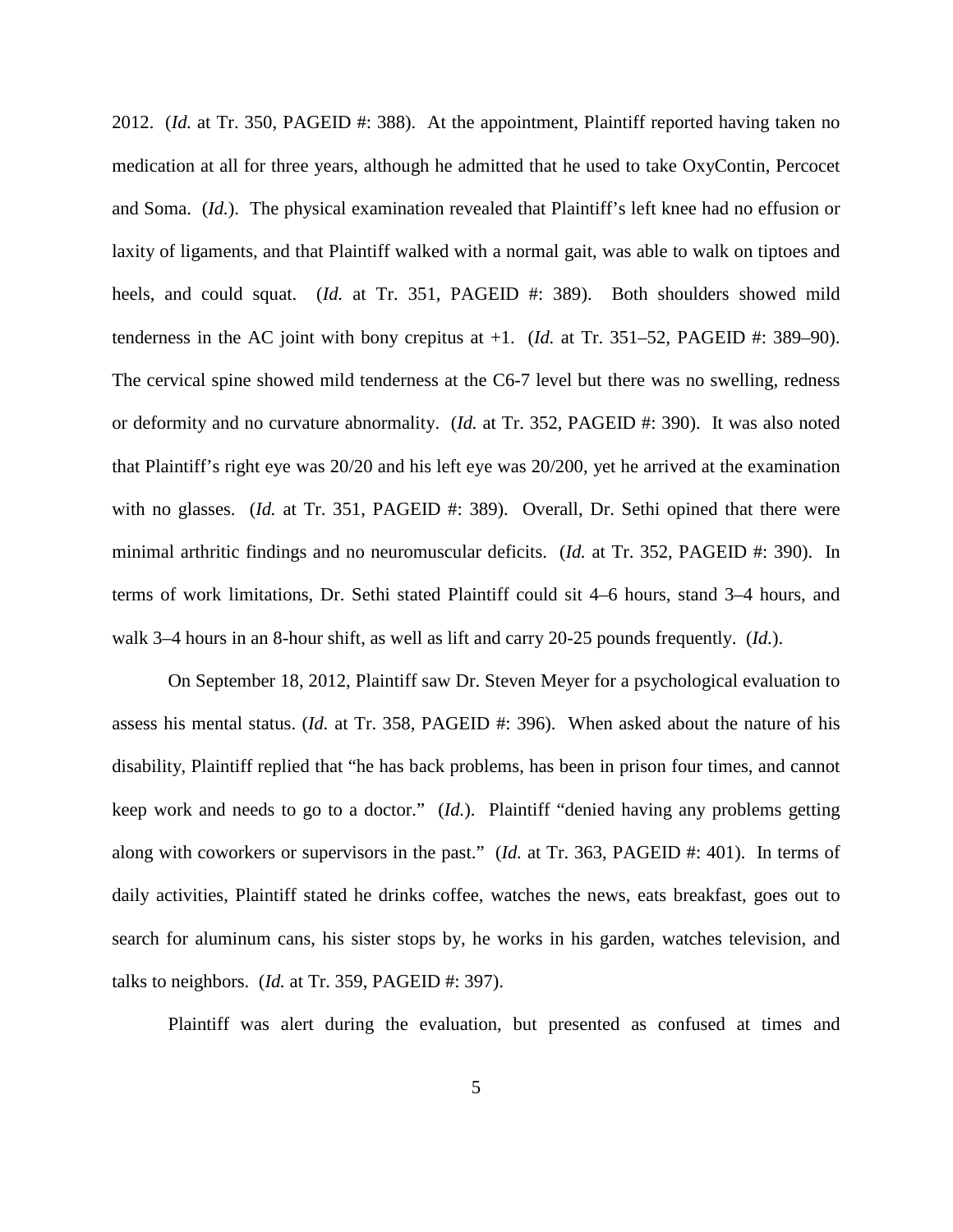evidenced mild comprehension problems. (*Id.*). Plaintiff reported that he had never been hospitalized for psychiatric reasons, has never been involved in outpatient counseling, and has never had psychological testing performed. (*Id.* at Tr. 360, PAGEID #: 398). During testing, Plaintiff was cooperative for the most part, although attention and concentration were disrupted and Plaintiff was distracted. (*Id.* at Tr. 361, PAGEID #: 399). It was noted that Plaintiff had "no difficulty with his vision." (*Id.*). Plaintiff obtained a Full Scale IQ score of 55 during the evaluation, which falls in the Extremely Low range of functioning, although Dr. Meyer noted that the score appeared to be "a low estimate of his abilities." (*Id.* at Tr. 361–62, PAGEID #: 400–01). Ultimately, Dr. Meyer diagnosed Plaintiff with Depressive Disorder NOS, PTSD, Personality Disorder NOS, Learning Disorder NOS, and Borderline Intellectual Functioning. (*Id.* at Tr. 362, PAGEID #: 400).

Plaintiff visited the Knox Community Hospital ER again on January 8, 2016, after falling on ice and twisting his left knee. (*Id.* at Tr. 365, PAGEID #: 403). The ER records show that Plaintiff had no deformity, no swelling or effusion, and full range of motion, albeit with pain. (*Id.*). Plaintiff's x-rays were normal and he was diagnosed with a knee sprain/strain, and told to follow up with Dr. Gregory Cush. (*Id.* at Tr. 370–71, 380, PAGEID #: 408–09, 418).

Plaintiff slipped on ice again on February 1, 2013, and returned to the ER claiming he had re-injured his left knee. (*Id.* at Tr. 381, PAGEID #: 419). Upon evaluation, Plaintiff had a normal gait and normal range of motion. (*Id.* at Tr. 383, PAGEID #: 421). Plaintiff's neurologic evaluation revealed he was alert and oriented with no impairment of recent memory, normal sensation, and normal coordination. (*Id.*). Plaintiff was discharged and told to follow-up with Dr. Cush as soon as possible. (*Id.*).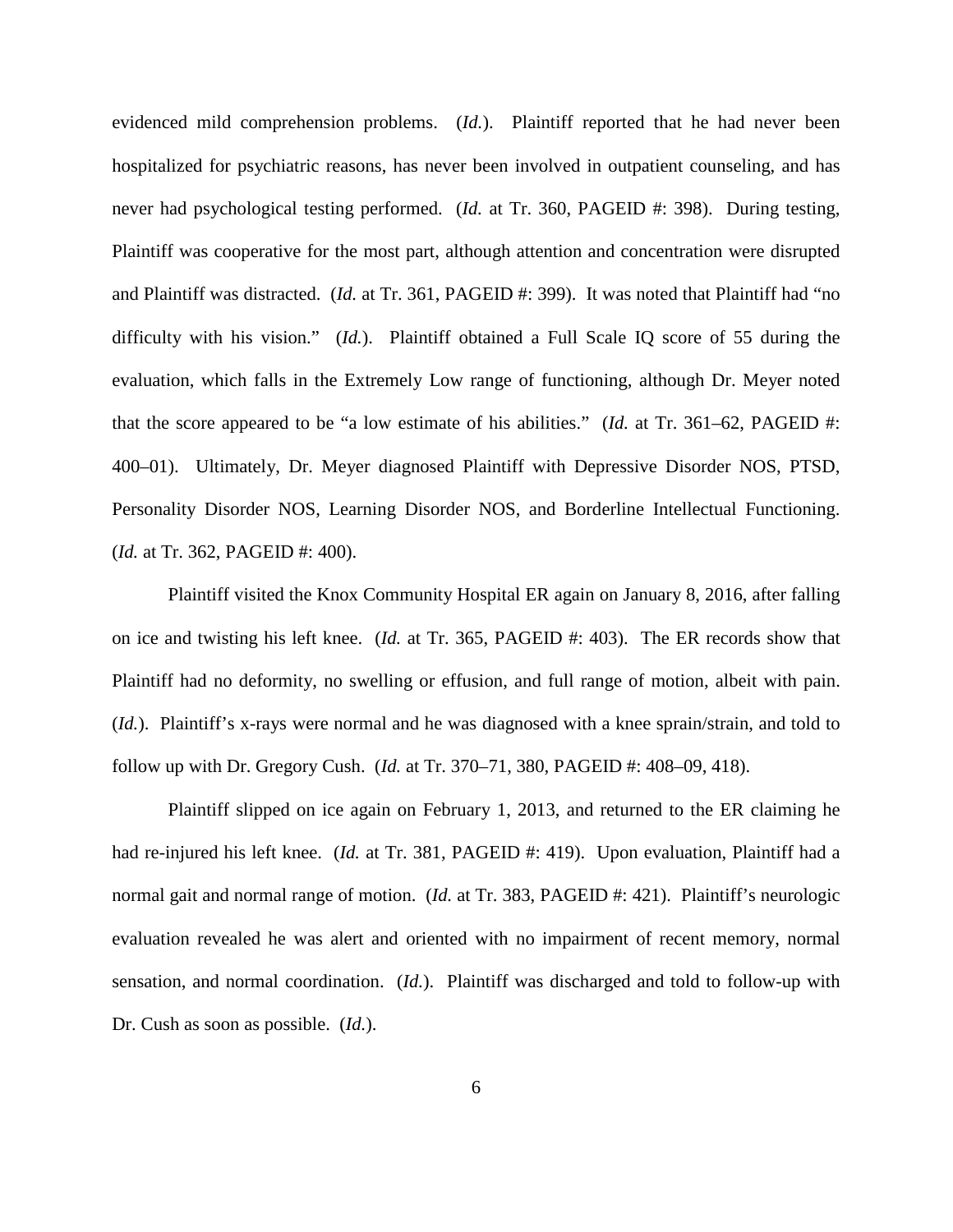Plaintiff followed up with Dr. Cush regarding his left knee pain on February 12, 2013. (*Id.* at Tr. 429, PAGEID #: 467). The onset of knee pain was described as acute, and upon evaluation the knee there were no signs of swelling or effusion. (*Id.*). Dr. Cush ordered an MRI, which revealed normal findings with "no meniscal nor ligamentous pathology." (*Id.* at Tr. 430– 31, PAGEID #: 468–69). Plaintiff was told to ice, elevate, and take ibuprofen for his pain. (*Id.* at Tr. 432, PAGEID #: 470).

Also in February 2013, Plaintiff saw Dr. Craig Cairns for pain in his low back, left knee, left shoulder, and right ankle. (*Id.* at Tr. 385–86, PAGEID #: 423–24). It was noted that Plaintiff had decreased visual acuity in his left eye and was scheduled to see an ophthalmologist for consideration of cataract extraction. (*Id.* at Tr. 386, PAGEID #: 424). Plaintiff admitted to being mildly depressed, "however this has not been severe and he denie<sup>[d]</sup> any suicidal thoughts or intent." (*Id.*). Dr. Cairns stated that the auditory hallucinations Plaintiff described were troublesome, but "his mental status seem[ed] normal otherwise." (*Id.*). Overall, Dr. Cairns described Plaintiff's functional abilities regarding "work at this time" to be limited with respect to bending at the waist, standing, walking, lifting, and using his left arm, although it was noted these limitations were temporary, expected to last only between 30 days and 9 months. (*Id.* at Tr. 387, 392 PAGEID #: 425, 430).

Plaintiff saw Dr. Ripal Parikh on April 15, 2013, for treatment options related to his lower back pain. (*Id.* at Tr. 441, PAGEID #: 479). Dr. Parikh believed Plaintiff had chronic back pain from a combination of lumbar disk herniation and potentially radiculitis, spondylosis, and spasms. (*Id.* at Tr. 442, PAGEID #: 480). Dr. Parikh's plan was to get an x-ray of Plaintiff's lumbar spine, prescribe oxycodone for the pain following a urine drug screen, and start him in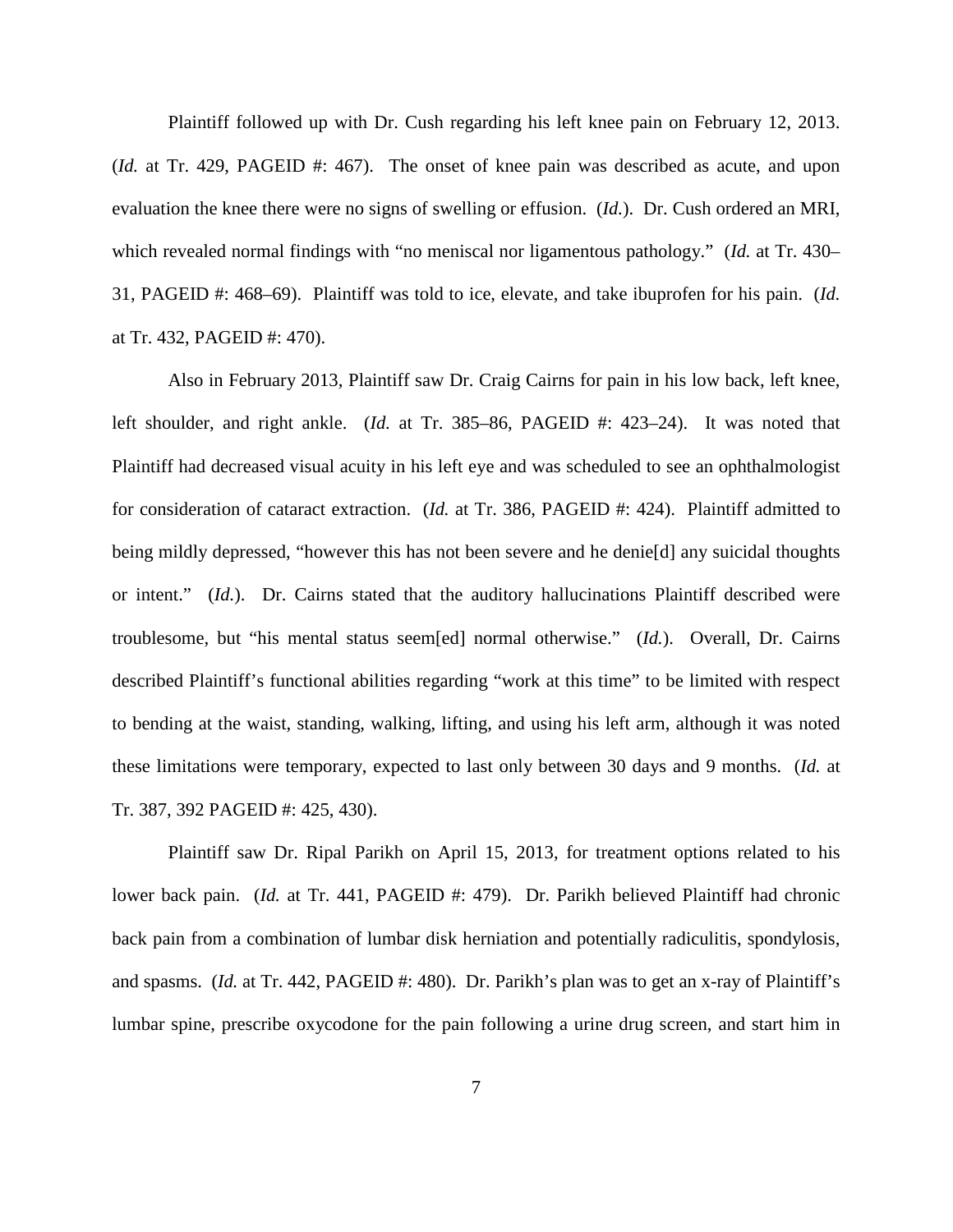physical therapy. (*Id.*). The x-ray of the lumbar spine showed only mild facet arthropathy at L4- L5 and L5-S1 with no significant disc space narrowing, no spoylolysis or spondylolisthesis. (*Id.* at Tr. 426, PAGEID #: 464). Overall, it was noted that the imaging revealed minimal degenerative changes. (*Id.*). The urine drug screen revealed the presence of non-prescribed oxycodone and benzodiazepine. (*Id.* at Tr. 433, 440 PAGEID #: 471, 478). According to Dr. Parikh, Plaintiff stated he was prescribed oxycodone four to five years ago, and "even tried to explain that he had one saved up from years ago, which he did not admit to prior." (*Id.* at Tr. 440, PAGEID #: 471). As a result of the "inappropriate urine drug screen, showing 2 medications that were not prescribed to him recently and he did not admit to," Dr. Parikh opined that he did "not feel that [Plaintiff] is a good candidate for opioid medications." (*Id.*). Dr. Parikh offered other treatment options, such as injections, but Plaintiff turned him down. (*Id.*).

Plaintiff did start physical therapy on April 17, 2013, as Dr. Parikh recommended, for his back pain as well as reported numbness and tingling in bilateral extremities. (*Id.* at Tr. 419, PAGEID #: 457). However, Plaintiff attended only five physical therapy sessions, during which it was noted on several occasions that it was questionable whether Plaintiff was completing his recommended exercises and stretches at home. (*Id.* at Tr. 396, 399, 401, PAGEID #: 434, 437, 439). Plaintiff's treatment notes reflected that he "apparently self-discharged" himself on May 10, 2013, because he stopped contacting the clinic. (*Id.* at Tr. 394, PAGEID #: 432).

#### **D. State Agency Assessments**

State Agency psychologist Dr. Arcelis Rivera opined on October 26, 2012, that Plaintiff's restriction of activities of daily living was mild, his difficulty in maintaining social functioning was moderate, his difficulty maintaining concentration, persistence, or pace was moderate, but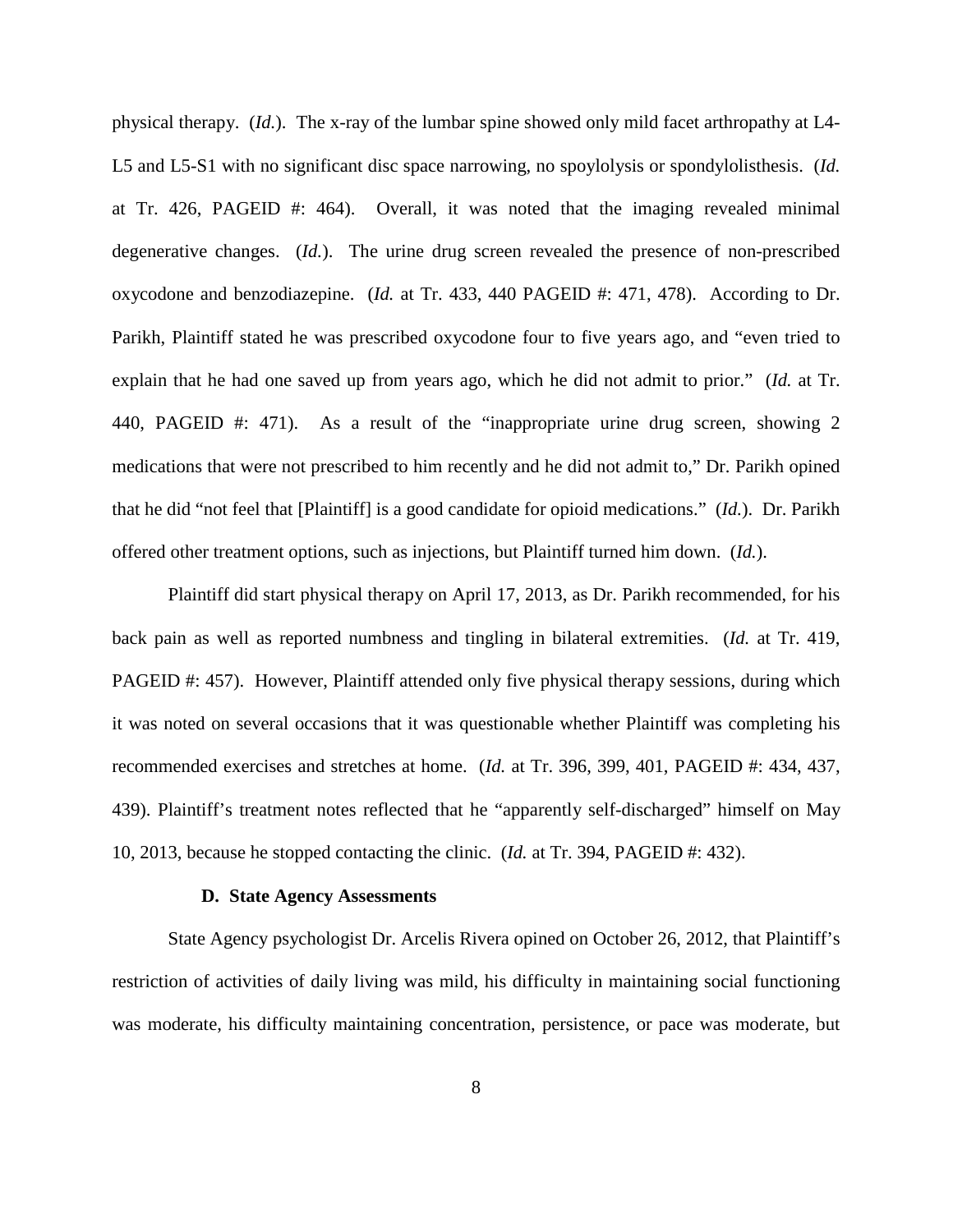there were no episodes of decompensation. (*Id.* at Tr. 78, PAGEID #: 116). Overall, Dr. Rivera found Plaintiff did not meet criteria C of the Listings. (*Id.*). On January 29, 2013, Dr. Roseann Umana noted similar concentration, understanding, and memory limitations and opined that Plaintiff needed a work environment that is static, but found Plaintiff was not disabled. (*Id.* at Tr. 110, PAGEID #: 148).

On October 28, 2012, Dr. Leanne Bertani found Plaintiff to be only partially credible based on the fact that his complaints of pain were inconsistent with his activities of daily living and medical records showing he has "good movement and strength throughout his body." (*Id.* at Tr. 79, PAGEID #: 117). Dr. Bertani noted some minor postural and manipulative limitations but ultimately found Plaintiff was not disabled. (*Id.* at Tr. 81–84, PAGEID #: 119–22). On January 29, 2013, Dr. Gary Hinzman reached a similar conclusion in terms of limitations and similarly found Plaintiff was not disabled. (*Id.* at Tr. 108, PAGEID #: 146).

#### **E. The ALJ's Decision**

The ALJ found that Plaintiff had not engaged in substantial gainful activity since November 23, 2008, the alleged onset date. (*Id.* at Tr. 14, PAGEID #: 52). Moving to step two, the ALJ found that Plaintiff suffered from one severe impairment—borderline intellectual functioning—because it "ha[d] caused the claimant more than minimal limitations in the ability to engage in basic work-related activities for at least a continuous twelve-month period[.]" (*Id.*). The ALJ also addressed Plaintiff's non-severe impairments, which included back pain from "minimal" degenerative changes and "mild" disc bulging and knee pain associated with "mild" osteoarthritis. (*Id.* at Tr. 15, PAGEID #: 53). At step three, the ALJ found that Plaintiff did not have an impairment or combination of impairments that met or medically equaled a listed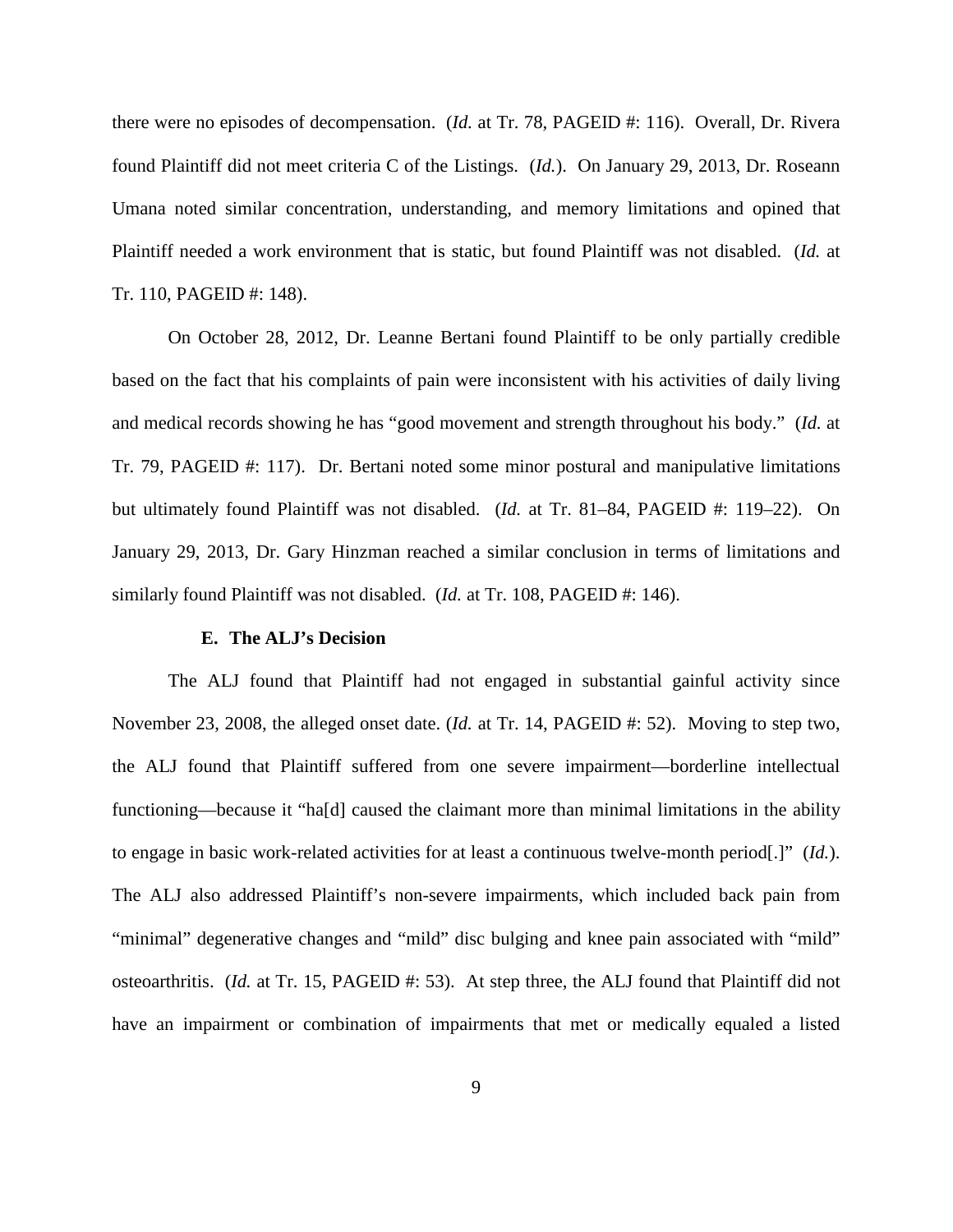impairment. (*Id.* at Tr. 17, PAGEID #: 55).

According to the ALJ, after considering Plaintiff's severe mental impairment, it did not meet the level of severity required by the Listing of Impairments. (*Id.*). Specifically, the ALJ stated that:

No treating or examining physician has indicated findings that would satisfy the severity requirements of one of the Listed Impairments at 20 CFR Part 404 Appendix 1. Specifically, the claimant's mental impairment has been considered under the requirements of listing 12.05 for intellectual disability. Intellectual disability refers to significantly subaverage general intellectual functions with deficits in adaptive function initially manifested during the development period; i.e., the evidence demonstrates or supports onset of the impairment before age 22. The required level of severity for this disorder is met when the requirements in paragraphs A, B, C, or D are satisfied.

(*Id.*). The ALJ then analyzed each paragraph in detail, ultimately finding that Plaintiff's

condition did not meet the requirements. (*Id.* at Tr. 18–19, PAGEID #: 56–57).

As to Plaintiff's residual functional capacity ("RFC"), the ALJ stated:

[Plaintiff] has no exertional limitations. He is limited to simple, routine, lowstress tasks. This means that he is precluded from tasks that involve fast-paced production environments, and from tasks that required arbitration, negotiation, confrontation, directing the work of others, or being responsible for the safety of others.

(*Id.* at Tr. 19, PAGEID #: 57). The ALJ also found Plaintiff's "allegations related to his inability

to work [were] overstated and unsupported by the record as a whole." (*Id.* at Tr. 21, PAGEID #:

59). Specifically, "the medical evidence does not establish pain or limitation of the level and

severity that would result in debilitation limitations." (*Id.*).

Relying on these and other considerations, the ALJ ultimately concluded that Plaintiff

was capable of performing past relevant work as a concrete laborer. (*Id.* at Tr. 22, PAGEID #:

60). The ALJ also made the alternative finding that there are other jobs existing in the national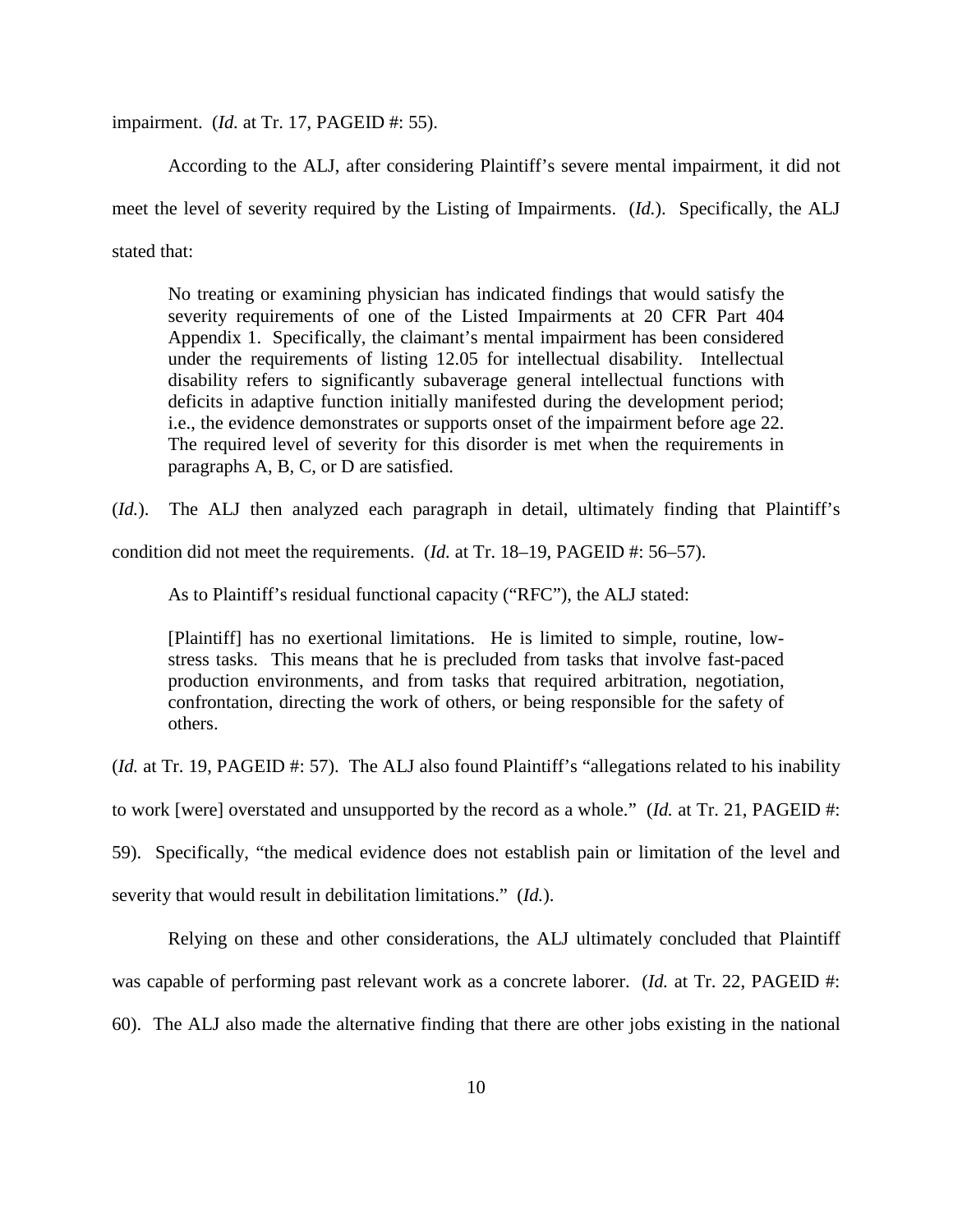economy that Plaintiff is able to perform. (*Id.* at Tr. 23, PAGEID #: 61).

## **II. STANDARD OF REVIEW**

The Court's review "is limited to determining whether the Commissioner's decision is supported by substantial evidence and was made pursuant to proper legal standards." *Winn v. Comm'r of Soc. Sec.*, 615 F. App'x 315, 320 (6th Cir. 2015); *see* 42 U.S.C. § 405(g). "[S]ubstantial evidence is defined as 'more than a scintilla of evidence but less than a preponderance; it is such relevant evidence as a reasonable mind might accept as adequate to support a conclusion.'" *Rogers v. Comm'r of Soc. Sec.*, 486 F.3d 234, 241 (6th Cir. 2007) (quoting *Cutlip v. Sec'y of HHS*, 25 F.3d 284, 286 (6th Cir. 1994)). "Therefore, if substantial evidence supports the ALJ's decision, this Court defers to that finding 'even if there is substantial evidence in the record that would have supported an opposite conclusion.'" *Blakley v. Comm'r of Soc. Sec.*, 581 F.3d 399, 406 (6th Cir. 2009) (quoting *Key v. Callahan*, 109 F.3d 270, 273 (6th Cir. 1997)).

### **III. DISCUSSION**

In his Statement of Specific Errors, Plaintiff argues that the ALJ's evaluation of his physical and mental impairments were not supported by substantial evidence. (Doc. 13 at 5, 7). In particular, Plaintiff believes the ALJ did not perform the proper analysis in evaluating Plaintiff's "back and knee impairments, his left eye blindness, his shoulder impairments, and his coexisting psychological diagnoses" at step two, or elsewhere in the decision. (*Id.* at 4).

## **A. Physical Impairments Evaluation**

Plaintiff alleges the ALJ's failure to mention his shoulder problems and left eye blindness, despite the record containing information regarding these impairments, shows that the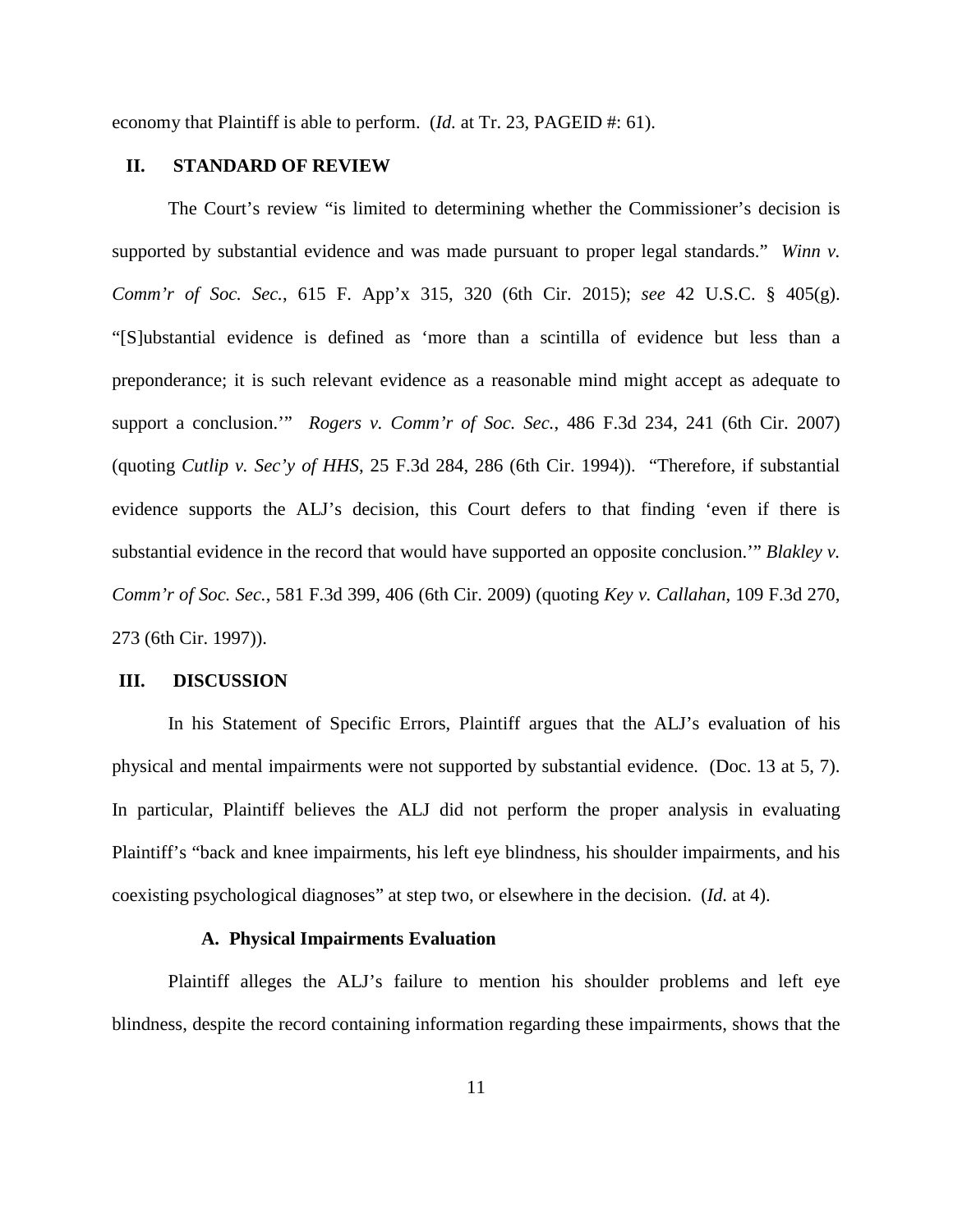ALJ's final decision was not supported by substantial evidence. (*Id.* at 5–6). Further, Plaintiff argues that the ALJ's determination that his back and knee problems are non-severe is also "unsupported by substantial evidence." (*Id*. at 6).

#### 1. *Shoulder Problems*

In his Disability Report dated July 27, 2012, Plaintiff was asked to "[l]ist all of the physical or mental conditions (including emotional or learning problems) that limit your ability to work." (Doc. 9, Tr. 216, PAGEID #: 254). Plaintiff answered that he was unable to work due to knee and back injuries. (*Id.*). In his "Disability Report – Appeals," dated December 12, 2012, Plaintiff indicated that he had developed new physical and mental limitations—eye problems and bipolar disorder. (*Id.* at Tr. 27, PAGEID #: 265). Notably absent from Plaintiff's disability reports were any allegation that he had any shoulder impairment. Accordingly, the ALJ's failure to analyze Plaintiff's alleged shoulder injury does not constitute reversible error. *Charrette v. Comm'r of Soc. Sec.*, No. CV 15-10930, 2016 WL 7985332, at \*7 (E.D. Mich. Aug. 4, 2016), *report and recommendation adopted*, No. 15-CV-10930, 2016 WL 4561333 (E.D. Mich. Sept. 1, 2016) (holding that the ALJ did not commit reversible error in failing to evaluate several impairments alleged by Plaintiff that were not alleged in her disability report because "there is no need to impose limitations based on a condition that . . . was not even alleged by the claimant to be severe in the first instance") (citing *Smith v. Colvin*, No. 13-12700, 2014 U.S. Dist. LEXIS 58243, at \*19 (E.D. Mich. Mar. 18, 2014)); *see also Sebastian v. Comm'r of Soc. Sec.*, No. 1:13- CV-792, 2014 WL 5040574, at \*5 (W.D. Mich. Sept. 24, 2014) (holding that the ALJ's failure to address plaintiff's obesity was not an error and "understandable because plaintiff did not claim obesity as an impairment in her original disability report or her disability report on appeal.").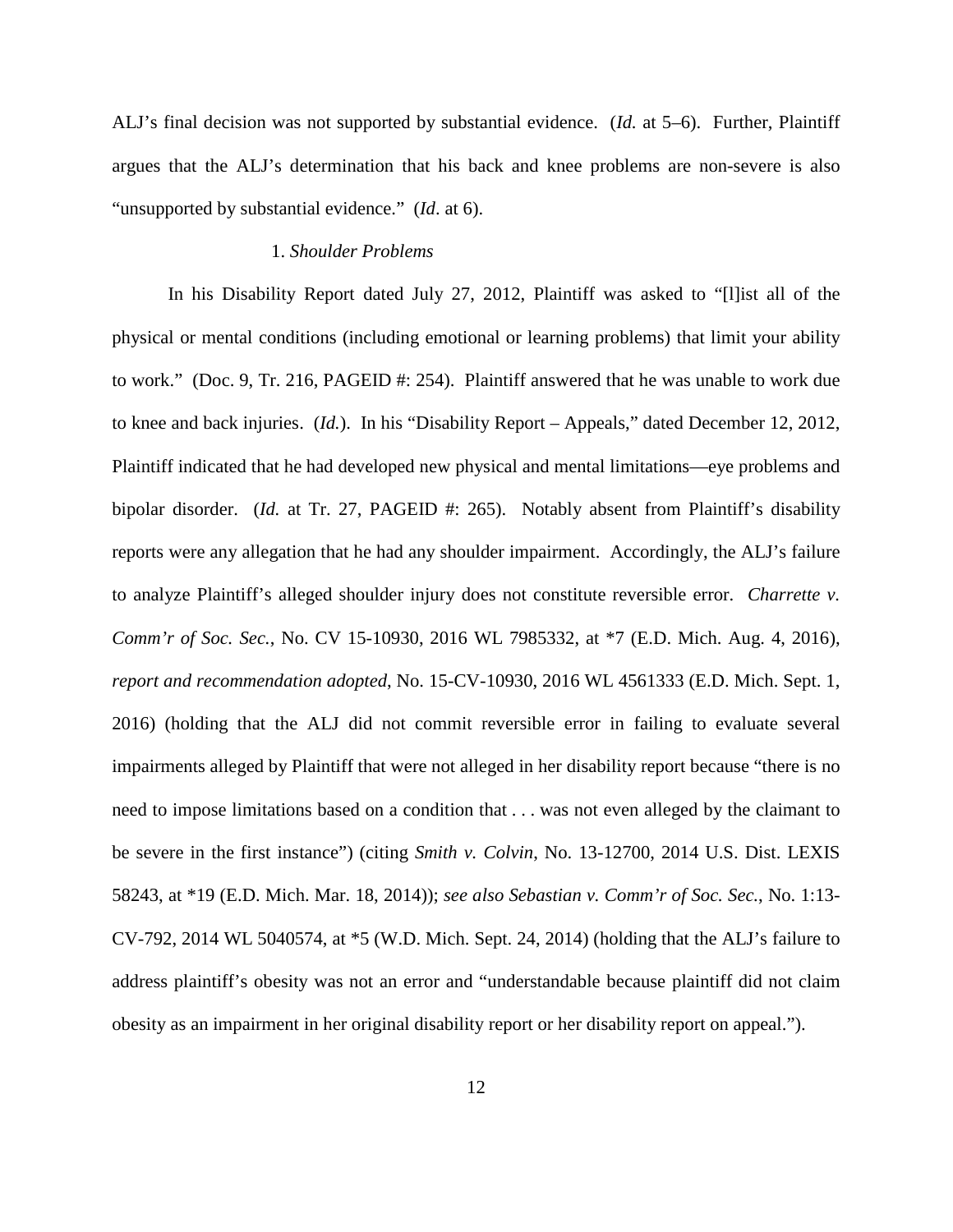#### 2. *Eye Problems*

Plaintiff also argues that the ALJ's analysis is inadequate because it does not discuss Plaintiff's left-eye blindness. (Doc. 13 at 5). "There is no requirement, however, that [] the ALJ . . . must discuss every piece of evidence in the administrative record." *Hamper v. Comm'r of Soc. Sec.*, 714 F. Supp. 2d 693, 703 (E.D. Mich. 2010) (citing *Kornecky v. Comm'r of Soc. Sec.*, 167 F. App'x. 496, 508 (6th Cir. 2006)). In fact, while an ALJ is required to consider all of the relevant evidence in the record, there is no requirement that the ALJ expressly discuss each piece of that evidence. *Thurman v. Comm'r of Soc. Sec.*, No. 1:12-CV-2034, 2013 WL 2358579, at \*7 (N.D. Ohio May 29, 2013) (quoting *Smith v. Comm'r of Soc. Sec.*, 2010 U.S. Dist. LEXIS 39785, 8–9, 2010 WL 1640271 (E.D.Va. Apr. 22, 2010); *see also Kornecky*, 167 F. App'x. at 508 ("An ALJ can consider all the evidence without directly addressing in his written decision every piece of evidence submitted by a party.").

Here, the only references in the record to eye issues are Plaintiff's testimony at the administrative hearing, Dr. Sethi's one line note that Plaintiff's left eye was 20/200 without glasses (*id.* at Tr. 351, PAGEID #: 389), and Dr. Cairns' short note that Plaintiff had decreased visual acuity in his left eye and was scheduled to see an ophthalmologist for consideration of cataract extraction (*id.* at Tr. 386, PAGEID #: 424). Under 20. C.R.F. § 416.981, an individual is considered blind if there "is central visual acuity of 20/200 or less ... with the use of a correcting lens." Here, Plaintiff has presented no evidence that his left eye has a visual acuity of 20/200 with correcting lenses. Thus, it is reasonable to assume that the ALJ considered the evidence without directly addressing it in his written opinion because Plaintiff had not provided evidence that he was blind or otherwise visually disabled. *See* 20 C.F.R. 416.912 ("In general,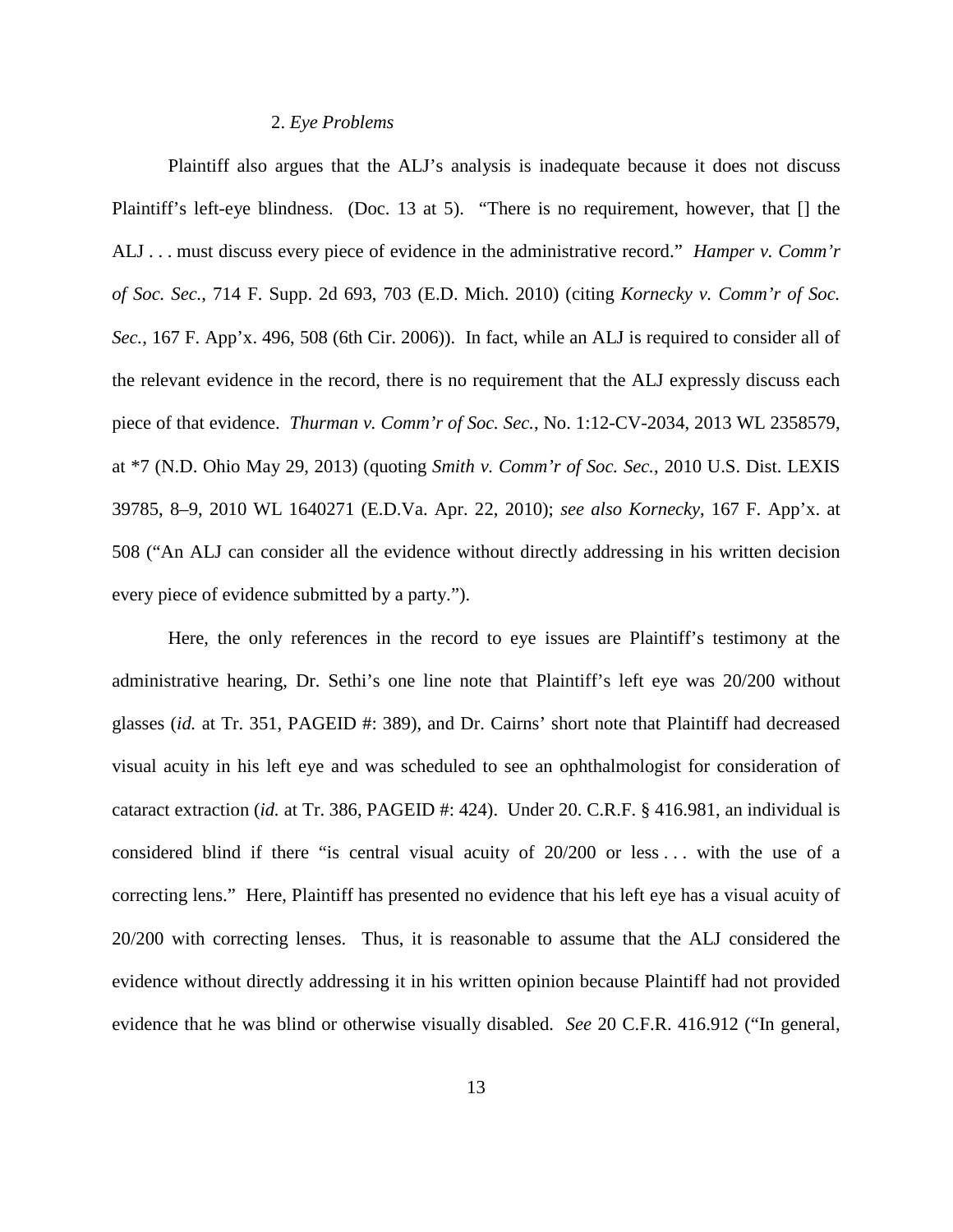you have to prove to us that you are blind or disabled."); *see also Owings v. Colvin*, 133 F. Supp. 3d 959, 1000 (M.D. Tenn. 2015 (holding that because "plaintiff was represented by counsel in the proceedings below, it was his responsibility to provide the results of a vision test to support this claim"). Accordingly, the undersigned finds that "[n]o purpose would be served by remanding for the ALJ to explicitly address the shortcomings" of Plaintiff's evidence in regards to his alleged eye impairment. *Kornecky*, 167 F. App'x at 508 (citing *Fisher v. Bowen,* 869 F.2d 1055, 1057 (7th Cir. 1989) (citation omitted) ("No principle of administrative law or common sense requires us to remand a case in quest of a perfect opinion unless there is reason to believe that remand might lead to a different result.").

## 3. *Knee and Back Problems*

The ALJ found that there was no evidence that the symptoms associated with Plaintiff's back and knee impairments persisted for a twelve month period, as required by 20 C.F.R. § Pt. 404, Subpt. P, App. 1. (Doc. 9, Tr. 16, PAGEID #: 54). In the alternative, the ALJ held that even if the evidence established that Plaintiff's physical impairment symptoms satisfied the durational criteria, "the objective findings contain no more than 'mild' abnormalities at best," and thus were classified as non-severe. (*Id.*). Ultimately, the ALJ concluded that "the objective evidence fail[ed] to support the claimant's allegations of debilitating pain" and found "the evidence fail[ed] to prove that claimant's knee and back pain placed more than a minimal limitation on his ability to perform basic work activities[.]" (*Id.* at Tr. 16, PAGEID #: 54).

Even if the Court assumes, *arguendo*, that the durational requirements were met, the ALJ's conclusion that Plaintiff's back and knee impairments were mild, and thus non-severe, is supported by substantial evidence. Plaintiff claims the ALJ "substitut[ed] [] his medical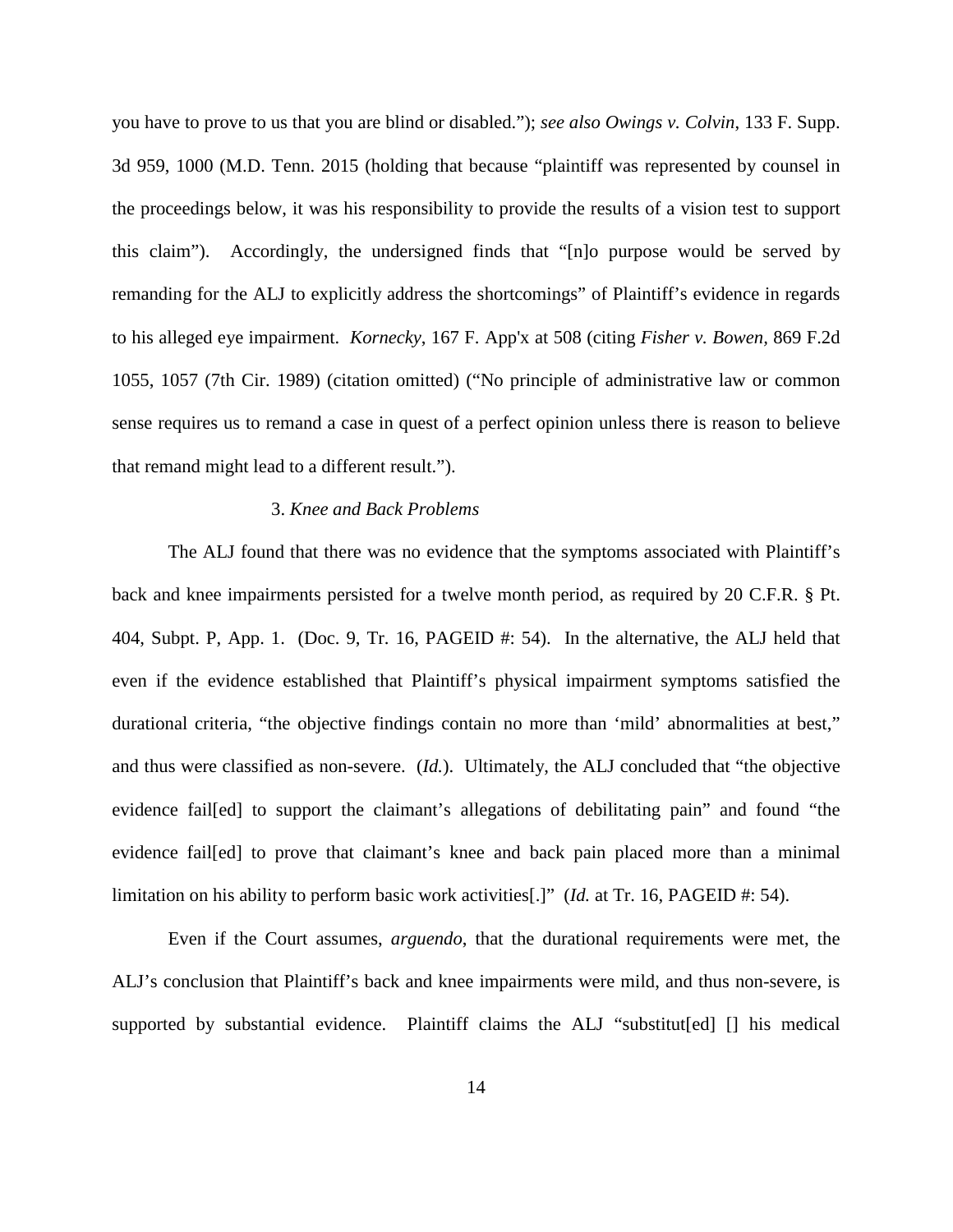judgment for that of the two consulting physicians and two reviewing physicians" who opined on the limiting effects of Plaintiff's impairments. (Doc. 13 at 7). However, the ALJ considered and properly evaluated all four medical opinions.

First, the State Agency medical consultants opined that Plaintiff would be limited to work at the medium exertional level with additional non-exertional limitations. (Doc. 9, Tr. 80–83, 107–110, PAGEID #: 118–21, 145–48). The consultants also indicated, however, that Plaintiff's statements about the intensity, persistence, and functionally limiting effects of the symptoms were not substantiated by objective medical evidence alone, and they found Plaintiff to be only partially credible based on his activities of daily living and movement and strength. (*Id.* at Tr. 79, 106, PAGEID #: 117, 144). The ALJ gave some weight to those opinions, to the extent that they recognized that Plaintiff's physical impairments are not as limiting as alleged. (*Id.* at Tr. 16, PAGEID #: 54). This decision is supported by the rest of Plaintiff's medical record, which contains very little objective, physical, or clinical evidence of disabling severity. The ALJ was entitled, under these circumstances, to consider Plaintiff's credibility, and substantial evidence supports the ALJ's adverse credibility finding. *Walters v. Comm'r of Soc. Sec.*, 127 F.3d 525, 531 (6th Cir. 1997).

Indeed, the record supports that Plaintiff's physical impairments are not as limiting as he alleges. As the ALJ observed, imaging studies performed on Plaintiff after his alleged onset date revealed fairly normal results or minimal or mild issues. (*Id.*) A CT scan of Plaintiff's back in June 2008 revealed only minimal degenerative changes, an x-ray on Plaintiff's knee in December 2011 was normal, and another x-ray of Plaintiff's knee in 2013 was once again normal. (*Id.*). Additionally, Plaintiff frequently exhibited normal range of motion, normal gait, and normal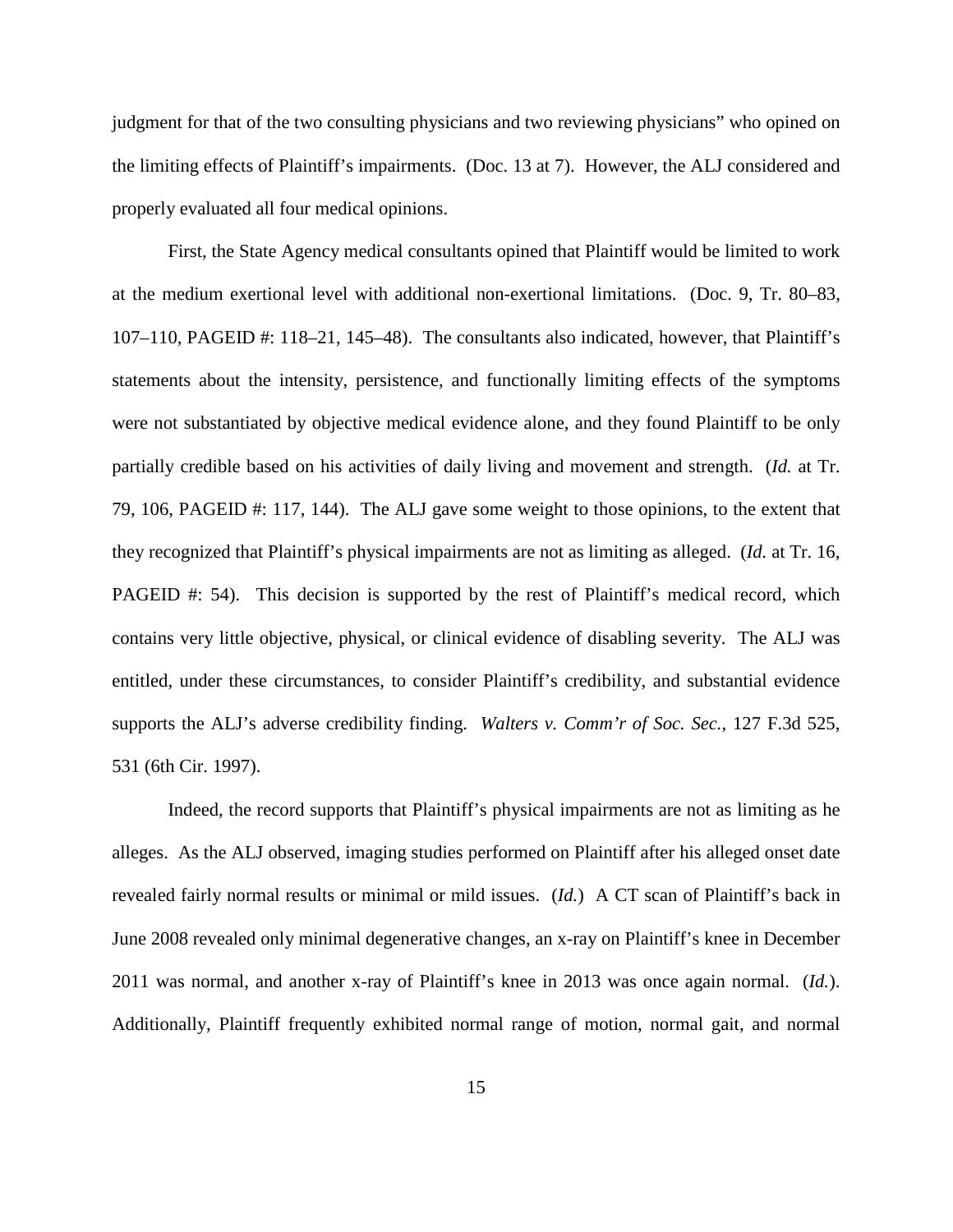sensation. (*Id.*; *see also id.* at Tr. 351, 383, PAGEID #: 389, 421). Moreover, the ALJ found further support that Plaintiff's impairments were non-severe in his "questionable" compliance with physical therapy and decision to discharge himself from the program. (*Id.* at Tr. 16, PAGEID #: 54). *See Zanders v. Comm'r of Soc. Sec.*, No. 1:13-cv-137, 2014 WL 272165, at \*6 (S.D. Ohio Jan. 23, 2014); *Simpson v. Comm'r of Soc. Sec.*, No. 1:14-cv-801, 2016 WL 74420, at \*11 (S.D. Ohio Jan. 6, 2016) (holding that because "[t]he record does not show that plaintiff followed through on her treating orthopedist's suggestions despite her complaints of disabling pain" the ALJ was reasonable in discounting Plaintiff's complaints). Finally, the fact that Plaintiff was not interested in pursuing alternative treatment methods after Dr. Parikh decided against prescribing opioids weighs in favor of his impairment being non-severe. *See Strong v. Soc. Sec. Admin.*, 88 F. App'x 841, 846 (6th Cir. 2004) ("In the ordinary course, when a claimant alleges pain so severe as to be disabling, there is a reasonable expectation that the claimant will seek examination or treatment. A failure to do so may cast doubt on a claimant's assertions of disabling pain."). Accordingly, the medical record supports the ALJ's decision to give weight to the agency consultants' opinions only to the extent that they opined Plaintiff's limitations were not as severe as he alleged.

As to the examining physicians, the ALJ gave some weight to both Dr. Cairns' and Dr. Sethi's opined limitations. (Doc. 9, Tr. 17, PAGEID #: 55). The ALJ properly explained that only some weight was given to both doctors' findings because they were a reflection of acute injuries, rather than a chronic impairment. (*Id.*). The ALJ's conclusion is supported by hospital records showing Plaintiff continuously sought treatment for acute injures, such as falling on ice or shoveling horse stalls, rather than chronic injuries. (*Id.*). Additionally, Plaintiff was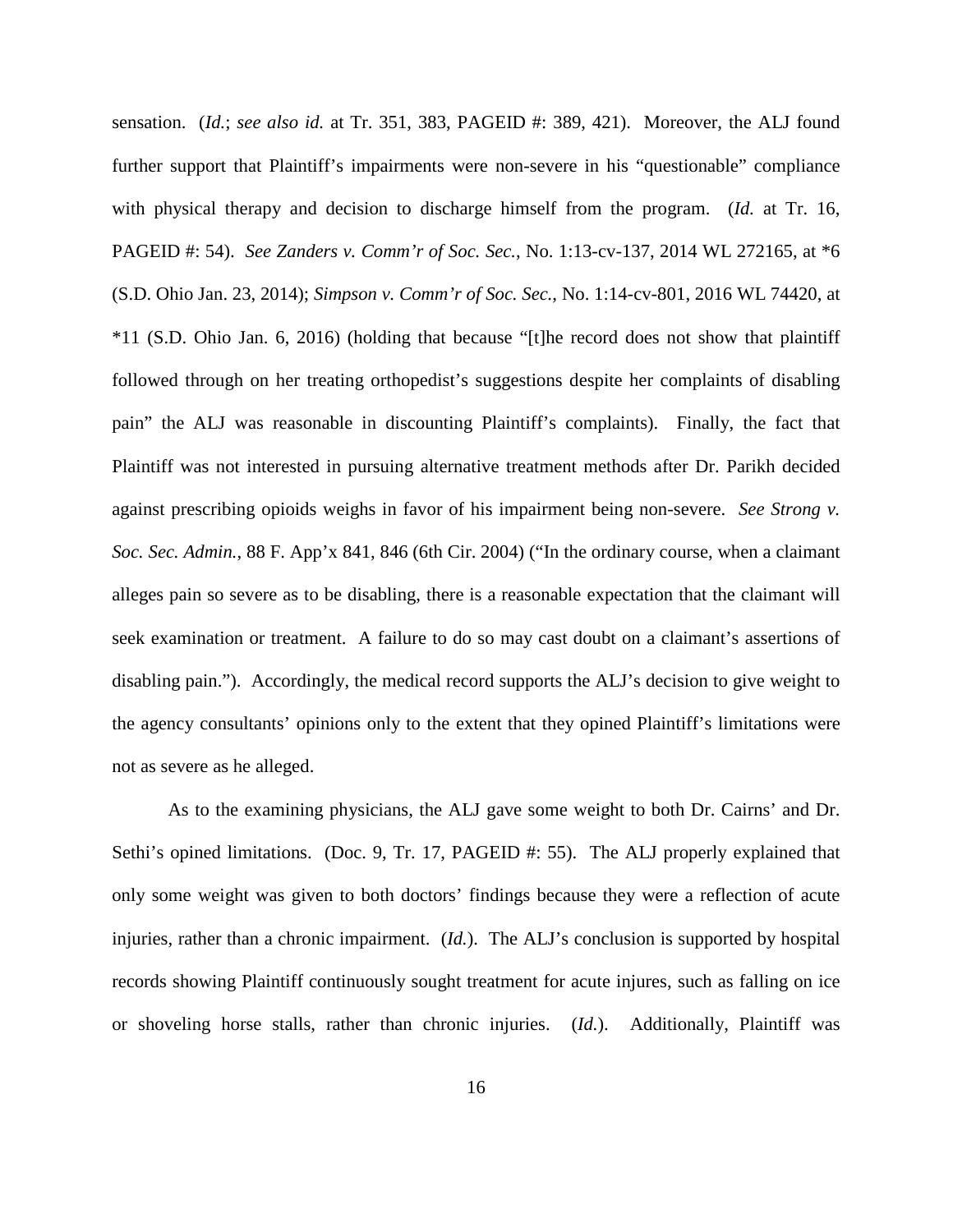diagnosed in February 2012 with an acute lumbrosacral strain (*id.* at Tr. 269, PAGEID #: 307), and it was noted several times during his April 2012 ER visit that he was seeking treatment for an "acute" injury, as opposed to a chronic one (*id.* at Tr. 265, PAGEID #: 303). Further, Dr. Cairns himself indicated that Plaintiff's functional limitations were expected to last for only thirty days to nine months. Accordingly, the ALJ's determination did not ignore the physicians' opinions—instead it granted some weight based on the circumstances surrounding the evaluation. Thus, the ALJ's finding that Plaintiff's knee and back impairments were not severe is supported by substantial evidence.

### **B. Mental Impairments Evaluation**

Plaintiff additionally argues that the ALJ improperly "provided his own diagnosis of [his] psychological impairments and rejected the diagnoses of the psychological examiner chosen by the Social Security Administration, as well as the conclusions of the psychologists who had reviewed those diagnoses." (Doc. 13 at 8). Consequently, Plaintiff argues that the ALJ erred by failing to consider additional mental impairments beyond borderline intellectual functioning, such as depressive disorder, post-traumatic stress disorder, a learning disorder, and a personality disorder that were diagnosed by Dr. Meyer. (*Id.* at 7–9). Because the ALJ improperly considered these other impairments, Plaintiff argues, the ALJ's final decision was not supported by substantial evidence. (*Id.* at 9).

The ALJ specifically acknowledged that in addition to borderline intellectual functioning, Dr. Meyer also diagnosed Plaintiff with a depressive disorder, posttraumatic stress disorder (PTSD), and a personality disorder. (Doc. 9, Tr. 20, PAGEID #: 58). Dr. Meyer opined that because of Plaintiff's depression and PTSD/anxiety symptoms, he would be "able to perform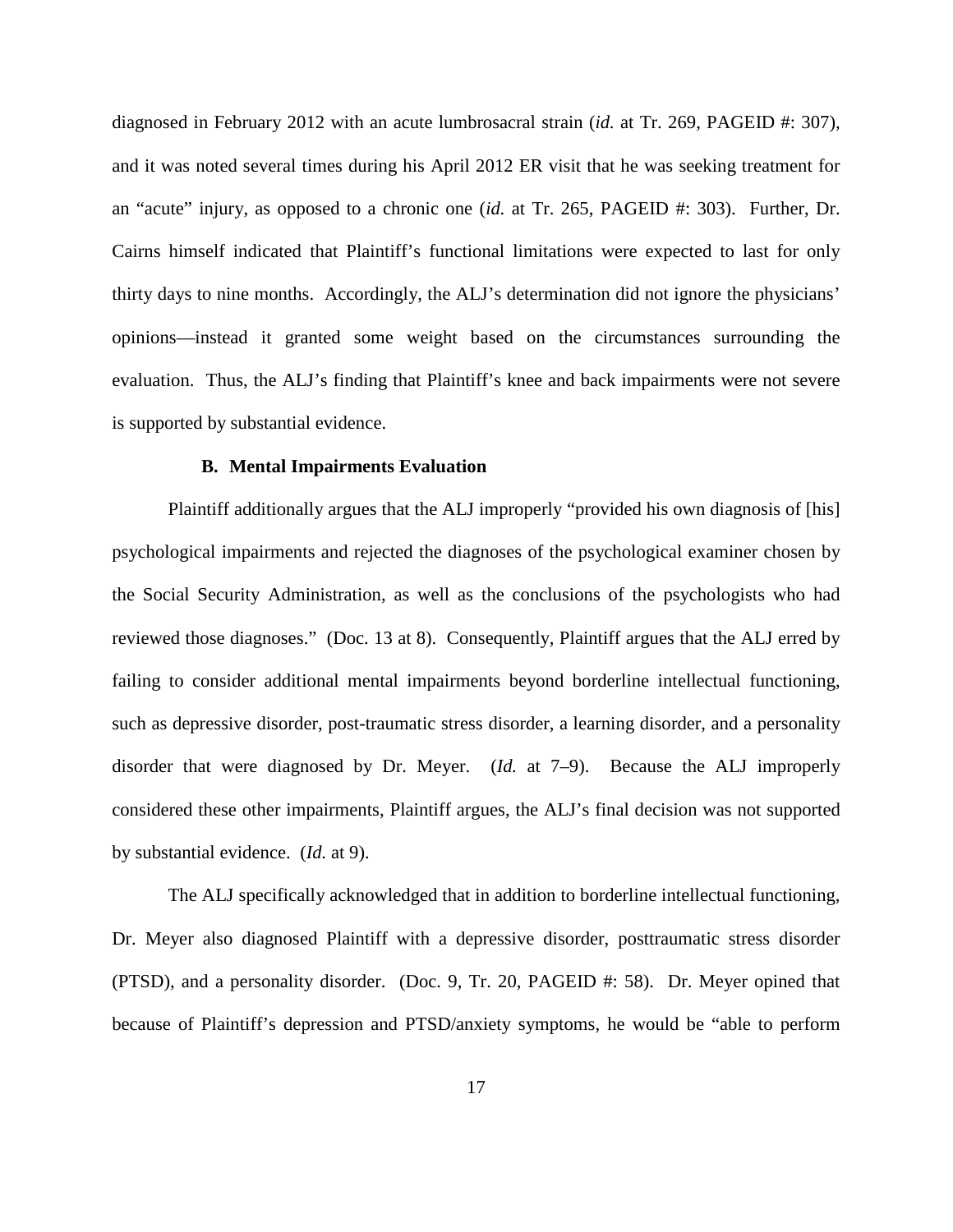only in a lower stress work setting, and with assistance as needed at times of change in routine." (*Id.* at Tr. 363, PAGEID: 401). The ALJ gave no weight to these diagnoses "because they [we]re based on the claimant's behavior and allegations during this one-time examination, and [we]re unsupported by the record as a whole." (*Id.* at Tr. 20, PAGEID #: 58). Specifically, the ALJ noted that Plaintiff's medical record provided no other evidence of these mental impairments. (*Id.* at Tr. 21, PAGEID #: 59).

For example, Plaintiff had never been hospitalized for psychiatric reasons, nor had he ever been involved in counseling. (*Id.* at Tr. 360, PAGEID #: 398). While failure to seek or engage in mental health treatment does not necessarily "evidence a tranquil mental state . . . [a] reasonable mind might find that the lack of treatment could indicate an alleviation of symptoms." *Cole v. Comm'r of Soc. Sec.*, 105 F. Supp. 3d 738, 743 (E.D. Mich. 2015) (citing *White v. Comm'r of Soc. Sec.*, 572 F.3d 272, 283 (6th Cir.2009)) (internal quotation marks omitted); *see also Esch v. Comm'r of Soc. Sec.*, No. 1:09-CV-144, 2010 WL 432265, at \*5 (W.D. Mich. Jan. 25, 2010) (stating the "general rule that a claimant's failure to seek treatment over an extended time period undercuts the claimant's assertion that his impairment is disabling").

Additionally, the records from one of Plaintiff's numerous ER visits for a left-knee injury in February 2013 stated "Not Present – Depression and Mood changes." (*Id.* at Tr. 382, PAGEID #: 420). Also, during an examination, Dr. Cairns opined that Plaintiff's mental status exam seemed normal, besides his own complaints of auditory hallucinations. (*Id.* at Tr. 387, PAGEID #: 425). Plaintiff attempts to undermine these opinions by arguing that the physicians were evaluating his physical condition only, rather than his mental health. (Doc. 13 at 8). However, the fact that these doctors did not specialize in mental health did not preclude them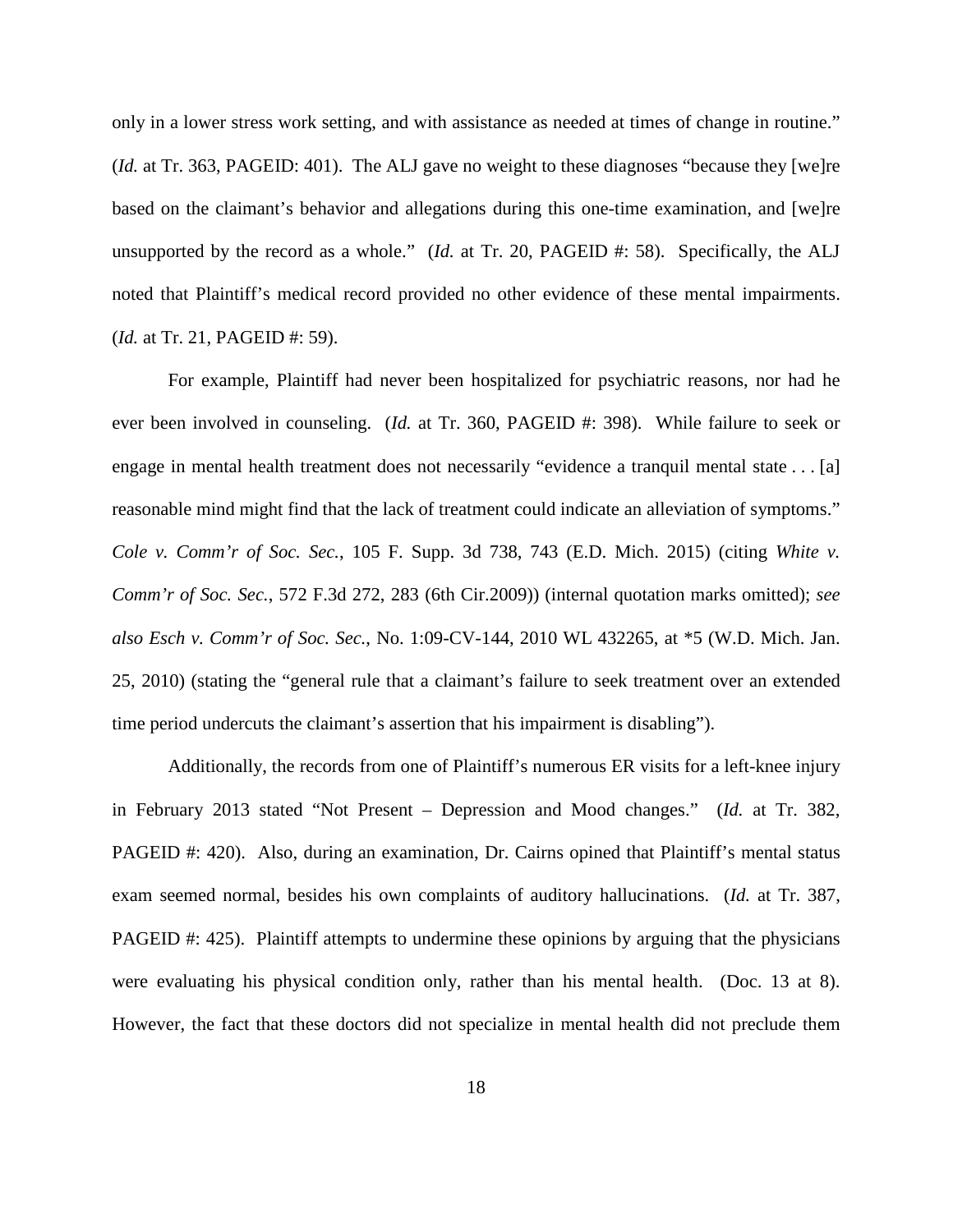from evaluating Plaintiff's mental health condition. *See Wert v. Comm'r of Soc. Sec.*, 166 F. Supp. 3d 935, 946 (S.D. Ohio 2016) (holding that a doctor's "lack of mental-health specialization does not disqualify him from opining as to Plaintiff's mental status") (citing *Mason v. Comm'r of Soc. Sec.*, No. 1:07–cv–51, 2008 WL 1733181, at \*14 n. 5 (S.D. Ohio Apr. 14, 2008)).

Finally, Plaintiff's own admissions support the ALJ's conclusion. When Plaintiff saw Dr. Parikh, Plaintiff completed a health questionnaire and answered "no" to whether he had a "mental health condition." (*Id.* at Tr. 427, PAGEID #: 465). Additionally, during an evaluation with Dr. Cairns, Plaintiff stated he believed he was mildly depressed but admitted it had not been severe. (*Id.* at Tr. 386, PAGEID #: 324). The ALJ properly considered these admissions in evaluating Plaintiff's mental health. *See Sanders v. Comm'r of Soc. Sec.*, No. 1:15-CV-01268, 2017 WL 710257, at \*6 (W.D. Mich. Feb. 23, 2017) (holding that the ALJ's conclusion was supported by substantial evidence, in part based on "Plaintiff's own admissions"); *Bell v. Barnhart*, 148 F. App'x 277, 284 (6th Cir. 2005) (holding that "[t]he ALJ was entitled to consider [Plaintiff's] own admission" regarding his abilities).

Accordingly, the ALJ properly evaluated Plaintiff's alleged psychological impairments, and substantial evidence supported his conclusion that these impairments were not severe.

### **IV. CONCLUSION**

For the reasons stated, it is **RECOMMENDED** that Plaintiff's Statement of Errors (Doc. 13) be **OVERRULED** and that judgment be entered in favor of Defendant.

# **Procedure on Objections**

If any party objects to this Report and Recommendation, that party may, within fourteen